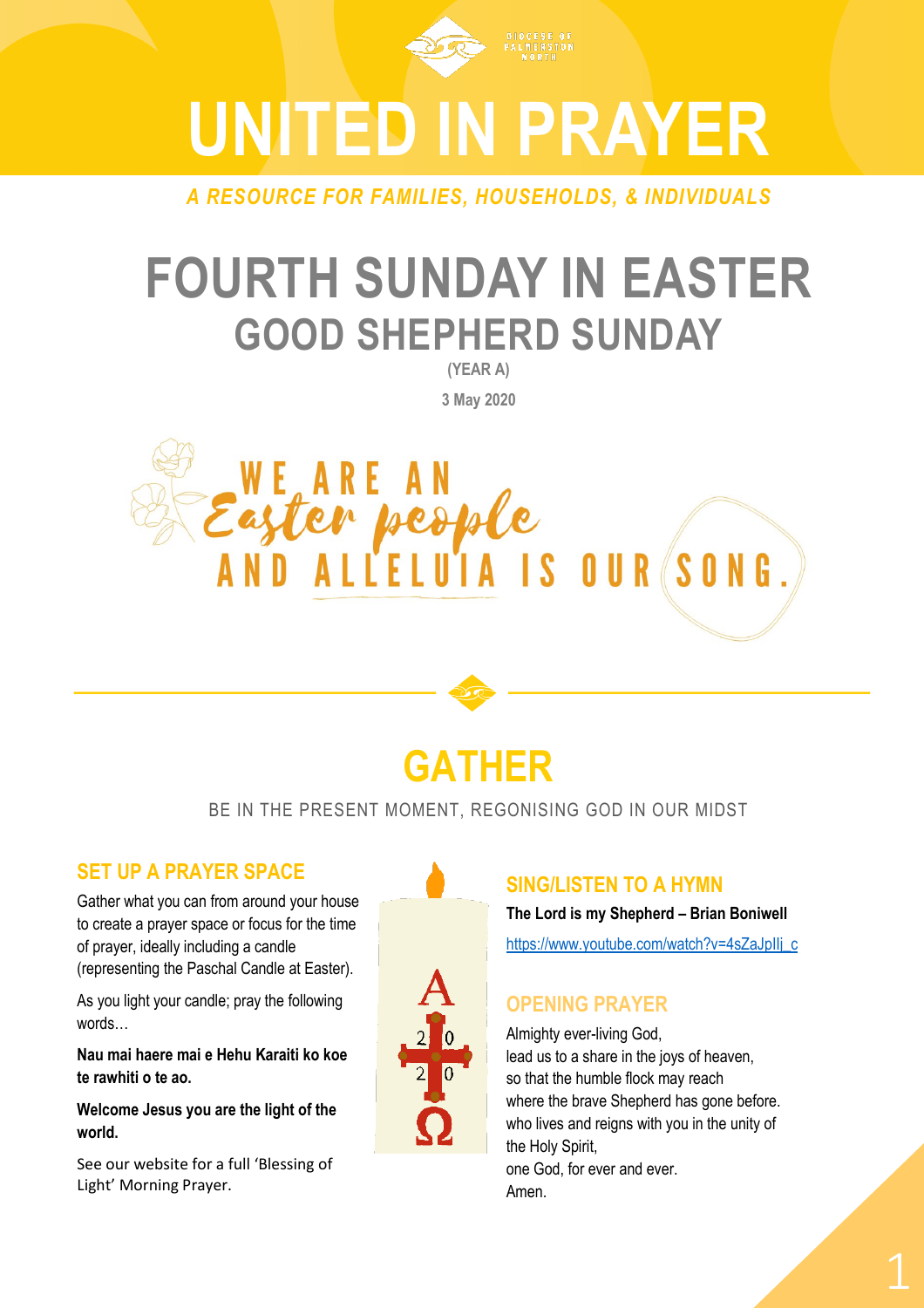## **PROCLAIM** TIME TO READ THE SCRIPTURES

#### **Here you will find references for this weekend's readings.**

**While we cannot physically gather for Mass, the Word of God is what can nourish us.** 

## **THIS WEEKS READINGS**

Open a Bible or vist [universalis.com](https://universalis.com/mass.htm) to find the readings.

**FIRST READING: Acts 2:14,36-41** *God has made him both Lord and Christ*

**RESPONSORIAL PSALM 23:1-3, 3-4, 5, 6** *The Lord is my shepherd, there is nothing I shall want.*

You can pray the Psalm by listening along to it sung [here.](https://www.youtube.com/watch?v=ALSsKDo8eKY)

**SECOND READING: 1 Peter 2:20-25** *You have come back to the shepherd of your souls*



#### *Good Shepherd - Daniel Bonnell*

*I am the gate of the sheepfold*

**GOSPEL: John 10:1-10**

Jesus said:

 'I tell you most solemnly, anyone who does not enter the sheepfold through the gate, but gets in some other way is a thief and a brigand. The one who enters through the gate is the shepherd of the flock; the gatekeeper lets him in, the sheep hear his voice, one by one he calls his own sheep and leads them out. When he has brought out his flock, he goes ahead of them, and the sheep follow because they know his voice. They never follow a stranger but run away from him: they do not recognise the voice of strangers.'

 Jesus told them this parable but they failed to understand what he meant by telling it to them. So Jesus spoke to them again:

'I tell you most solemnly, I am the gate of the sheepfold. All others who have come are thieves and brigands; but the sheep took no notice of them. I am the gate. Anyone who enters through me will be safe: he will go freely in and out and be sure of finding pasture. The thief comes only to steal and kill and destroy. I have come so that they may have life and have it to the full.'

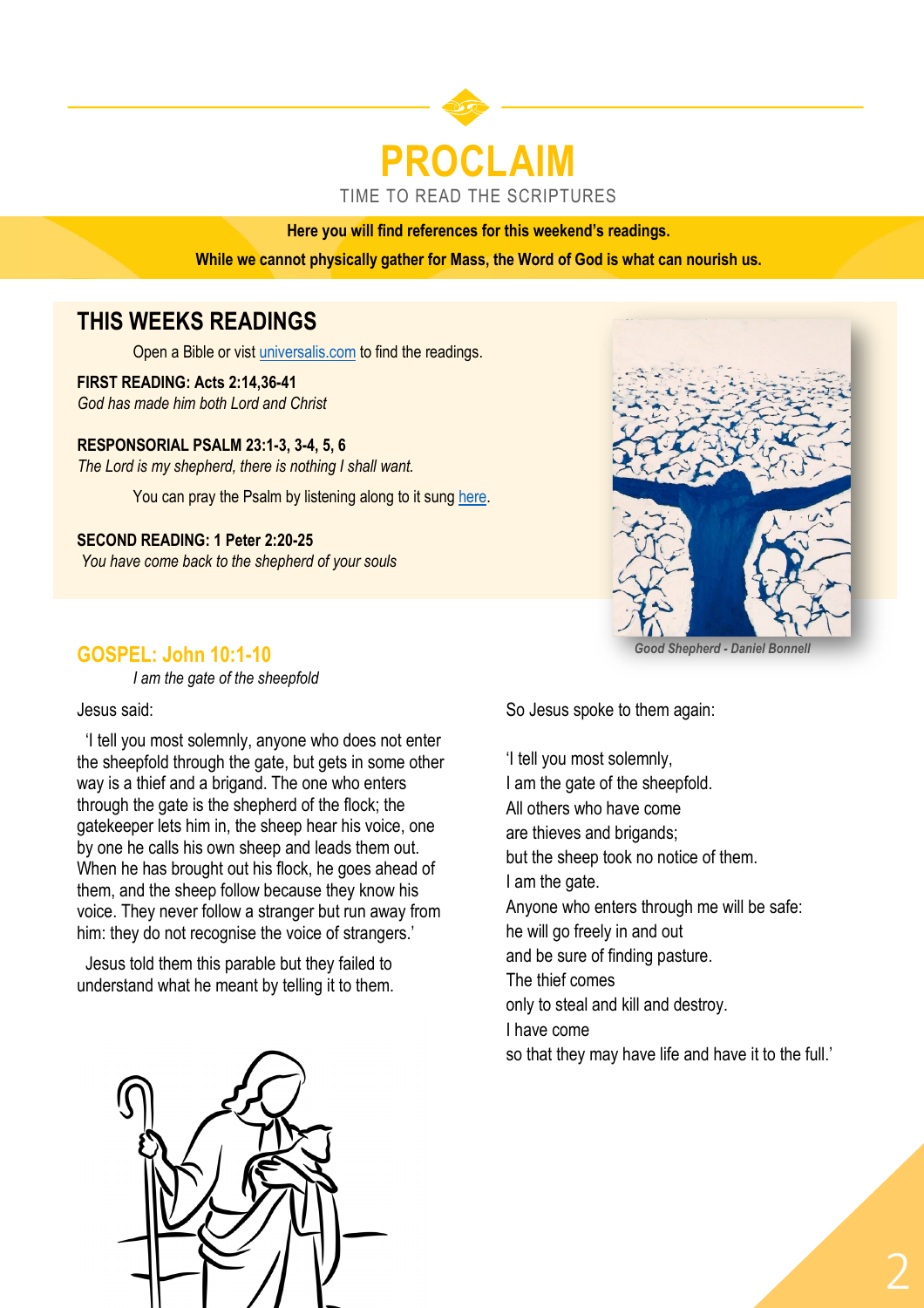

**This section of the prayer resource is designed to be adapted for people depending on who and how you are gathering to pray. This week you can find a reflection for children as well as a variety of reflections for adults.**

- **1. FOR CHILDREN**
- **2. FOR YOUNG PEOPLE**
- **3. FOR EVERYONE**

## **1. FOR CHILDREN**

In today's reading Jesus tells us a parable in which he is the gate which takes us to God. **But can you remember what Jesus says, right at the end of today's gospel?**

Jesus says, "I have come so that you might have life – life in all its fullness."

#### **What do you think it means to have life in all its fullness?**

Living life to the full doesn't mean having all the newest toys or the coolest clothes or the biggest house.

And it doesn't even mean just having all the things we need in life although this is a really important part of living life to the full.

It might feel hard at the moment to feel like you can live life to the full when we aren't able to go to school, play sports or hang out with our friends. But living life to the full also means being the best person that we can be, living our lives well and having the chance to use all our gifts and talents for the good of all.

## **What gifts and talents do you have? What are you good at?**

## **Do you always make the most of the gifts that you have? Do you always try to be the best person you can be?**

Even while we are at Level 3, waiting to see when we can go back to school or see our friends and other family again, let's do all that we can this week to live our own lives to the full – doing all that we can to be the best people we can be and using our gifts and talents for the good of others.

And let's also do all that we can to help others to live their lives to the full too – people here who we see every day and our brothers and sisters around the world.

## **What will you do this week to live life to the full and to help others to do the same?**

*Adapted from CAFOD UK's Children's Liturgy Reflection*

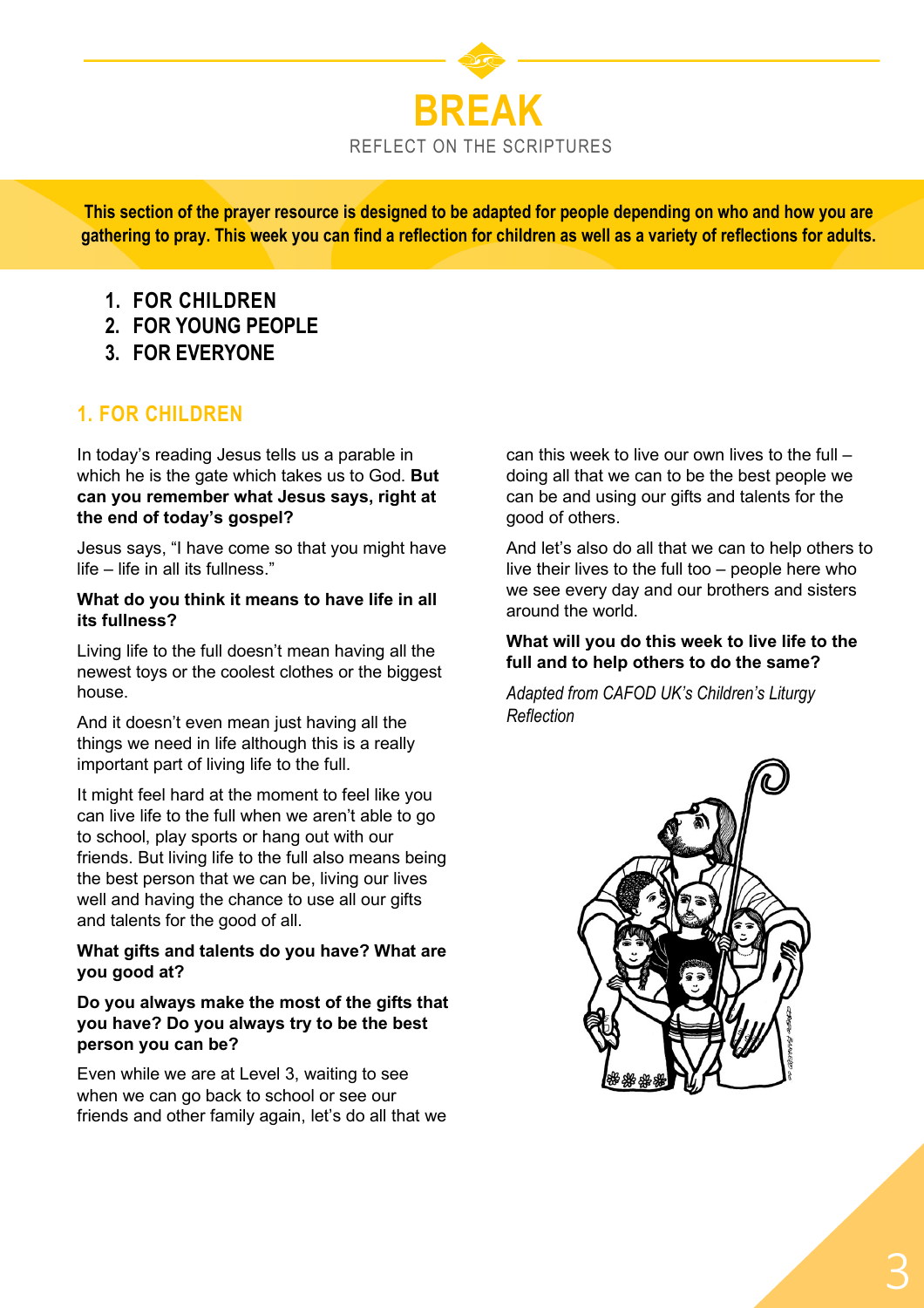

## **GOOD SHEPHERD AND VOCATIONS SUNDAY**

**It is Good Shepherd Sunday, the following reflections give you some things to think and talk about in relation to the Gospel and themes for this day.** 

#### **SHEEP AND SHEPHERDS**

The image of the shepherd in Jesus' time would have immediately been understood by the people Jesus was talking to. Now though, in some parts of the world people would have very little to do with sheep, let alone shepherds. The shepherd of the Middle East is also very different from the shepherd of New Zealand, even just in terms of numbers in a flock. If one sheep goes missing, it could easily not be noticed.

The shepherd of the biblical Middle East had a much more intimate relationship with a much smaller flock. He would have known each sheep individually and would notice immediately if even one was missing, so Jesus' parable would have made sense.

In addition to this, in New Zealand, the shepherd usually walks (or rides) behind the sheep, often with a dog or two to help. These days they might even use a drone instead! In the Middle East at the time, the shepherd would have walked in front of his sheep and they follow him – and only him, as "they know his voice."

#### **How does our understanding of the Gospel change when we consider the reality of a shepherd in Jesus' time compared to today?**

#### **I AM THE GATE**

Jesus identifies himself as a Shepherd but also a 'gate'. In the Middle East, shepherds would gather their sheep together at night sometimes creating a shelter or collection of wooden sticks to build a fence. Sometimes they may have built a square with a narrow gap for the sheep to enter in and out. One shepherd would take the role of 'gate', lying down in the 'gap' as an expression of caring for the sheep and not letting them out, and protecting the sheep from danger coming in.

#### **What does this image say to you about Jesus?**

## **Can you identify someone in your own life that has done something like this for you?**

#### **LIFE TO THE FULL**

This Gospel passage ends with one of Jesus' most beautiful statements: "I have come that they may have life and have it to the full." To follow Jesus is not, as some seem to fear, to live a half-life, a life filled with endlessly dire warnings of "Don't!". It is to live life, our human life, to the greatest possible fullness.

## **VOCATION**

Reflecting on the Gospel is intimately linked with the second theme of this Sunday. Not only is it Good Shepherd Sunday, it is also "Vocations Sunday". On this day we are especially asked first of all to pray that the Church may be provided with the leaders needed to do its work of spreading the Gospel.

Traditionally we are asked to "pray" for vocations. There is a danger that we often end up praying for other people's vocations and not our own. To say this prayer with sincerity involves my reflecting on how God is asking me to make a meaningful contribution of myself (not just money) to the building up of our community, our parish.

We know that at the present time there is a critical shortage of leaders, particularly in the traditional sense – priests and religious. But, while we may earnestly pray that our Church be supplied with the leaders it needs, there can be a tendency among us to pray that OTHERS may answer that call. We do not see ourselves as included. Vocations Sunday challenges each one of us to reflect on how we personally are responding to the call that Jesus is making to each of us right now.

We have for too long given a much too narrow meaning to the word 'vocation'. We tend to limit it to a calling to be a priest or a member of a religious institute. But, in fact, every single one of us has a vocation. For most of us, probably, it is what we are now doing be it as spouses, parents, teachers, nurses, in customer service or civil servants or running a business ... whatever it is.

*Nevertheless, each one of us should be asking ourselves today:*

**Is what I am spending my energies on every day my real vocation?**

**How is what I am doing giving witness to my Christian faith?**

#### **What contribution am I offering to making this world a better place for people to live in?**

God is calling every single one of us to work for the Gospel. For a small number it may be as a priest or religious – and that call can come at any time in one's life. But there are hundreds of other ways of serving the Church and helping to build up the Christian community.

## **Where is God calling me to make my own unique contribution based on the particular talents God has given me?**

If every single one us were to answer these questions sincerely and to act upon it our Church would have all the leadership it needs.